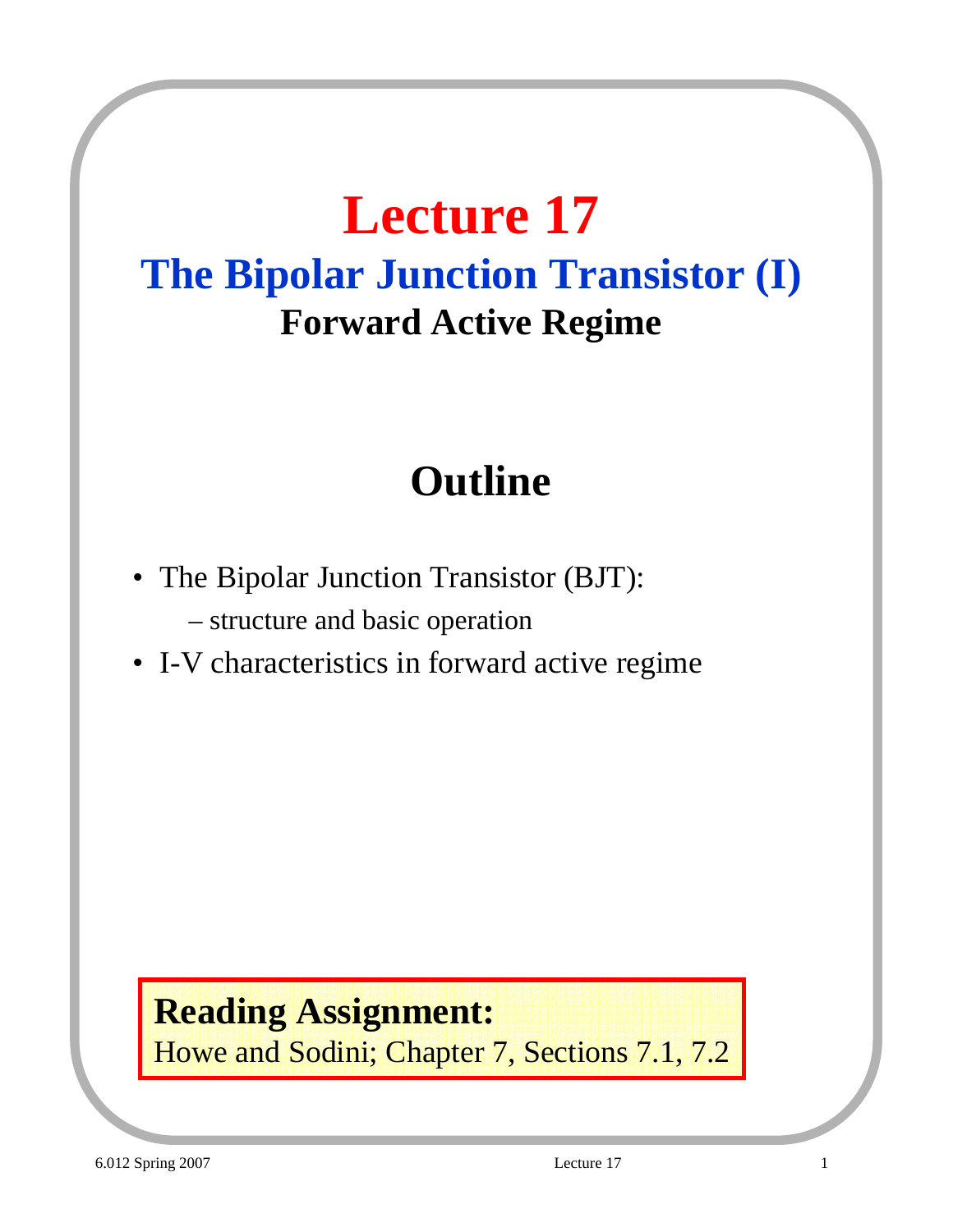

(b)

**Bipolar Junction Transistor:** excellent for analog and front-end communications applications.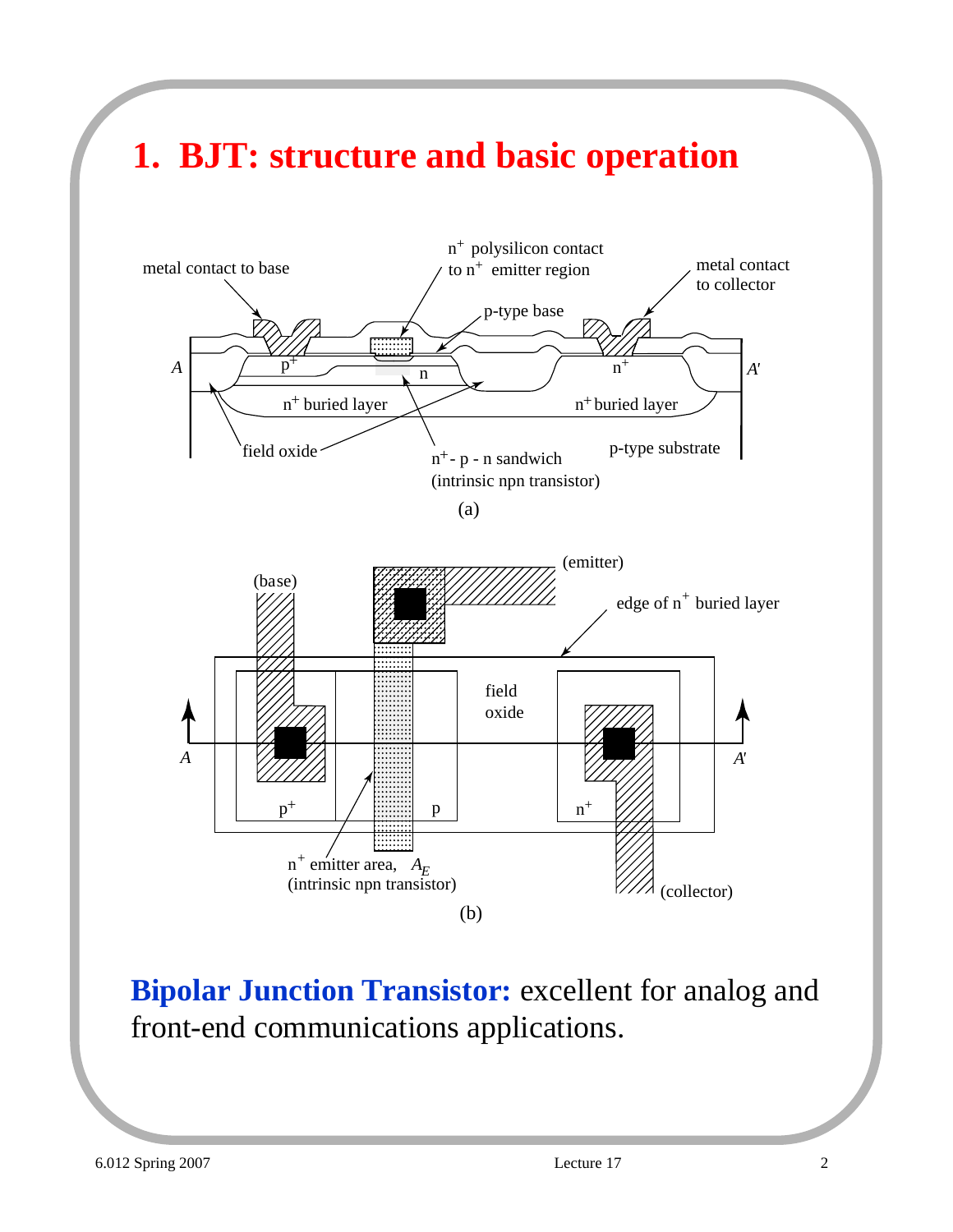# NPN BJT Collector Characteristics

Similar to test circuit as for an n-channel MOSFET ... except  $I_B$  is the control variable rather than  $V_{BE}$ 

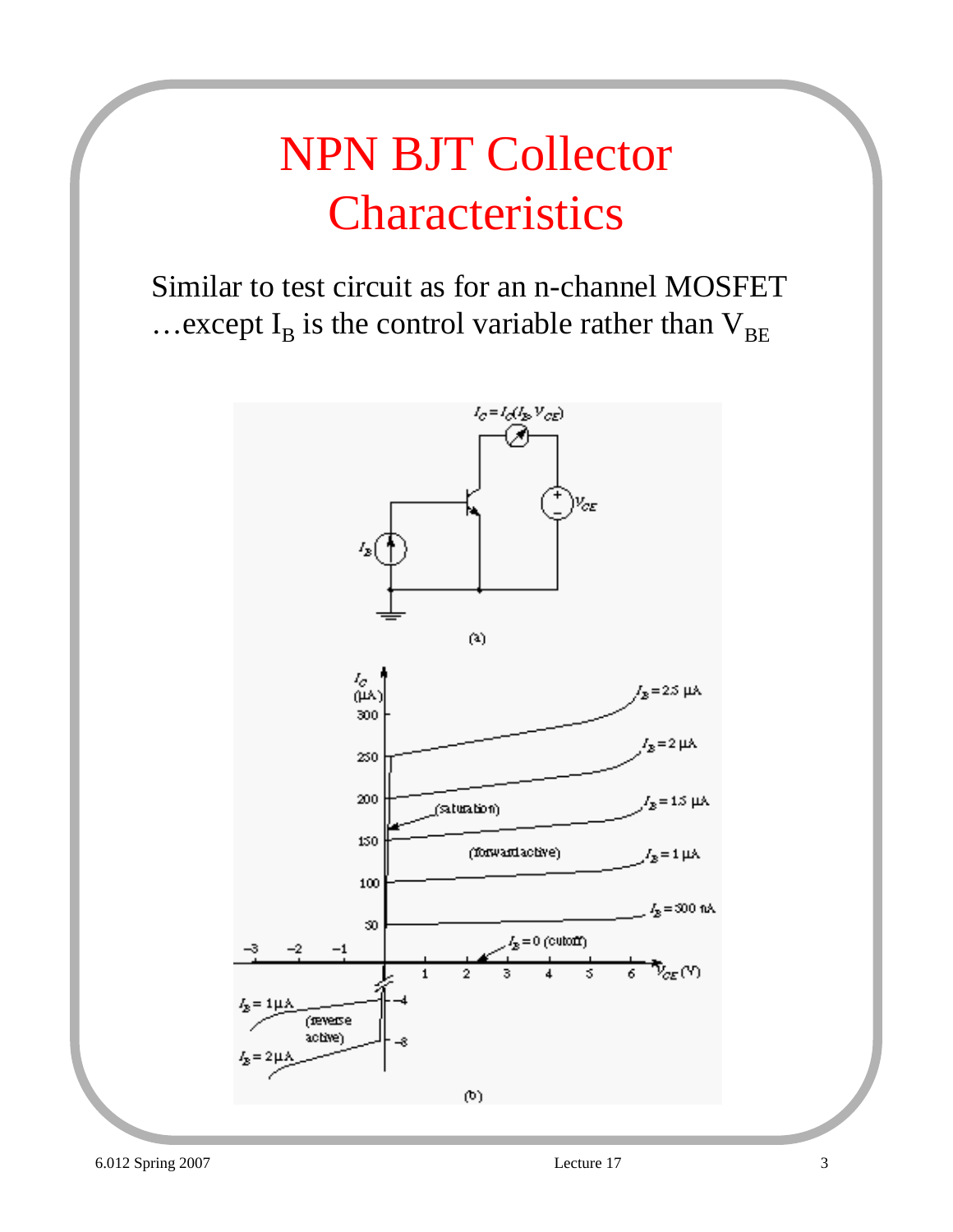

Close enough for minority carriers to interact

 $\Rightarrow$  can diffuse quickly through the base

Far apart enough for depletion regions not to interact

 $\Rightarrow$  prevent "punchthrough"

#### **Regions of operation:**

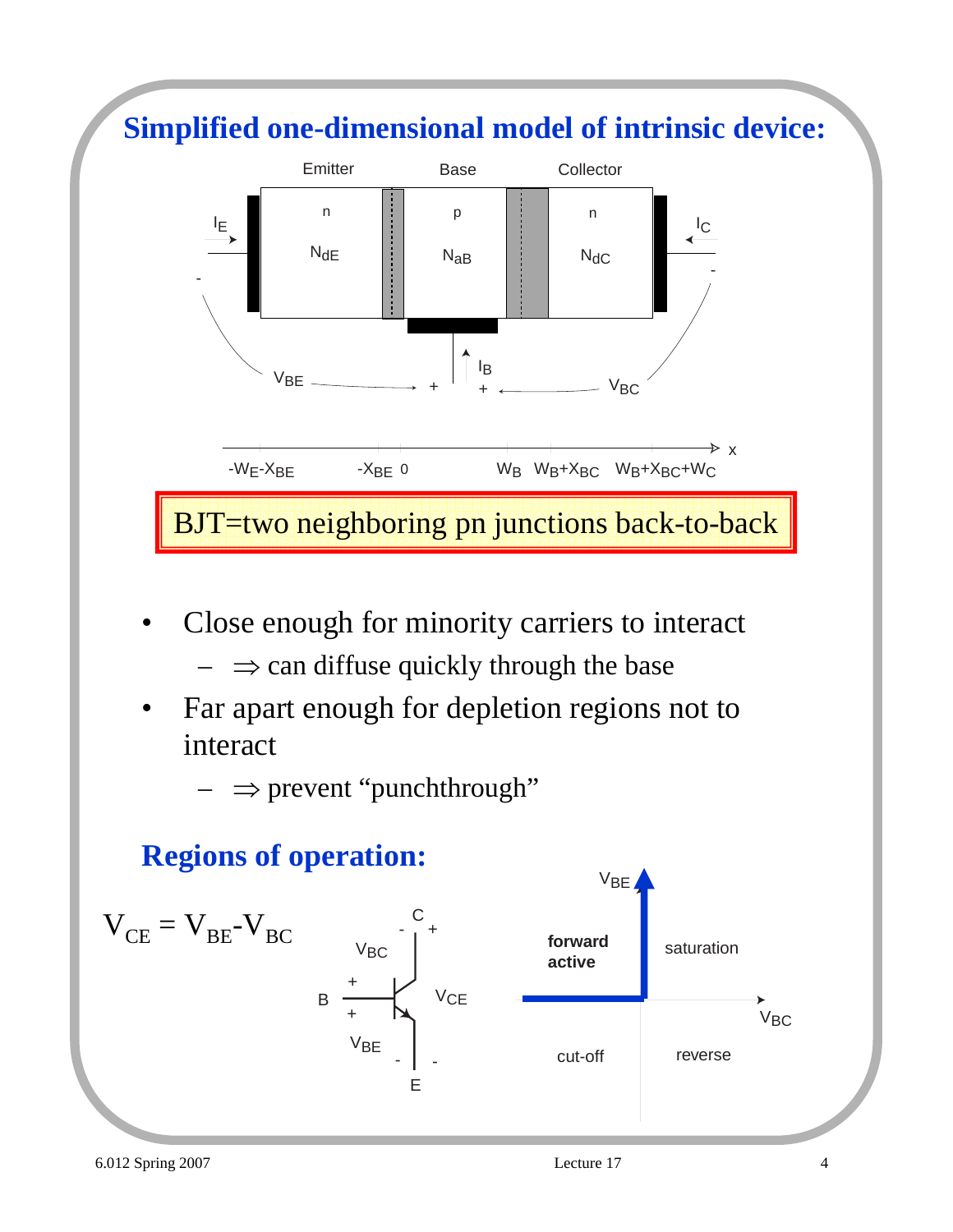## **Basic Operation: forward-active regime**



 $V_{BE}$   $> 0$   $\Rightarrow$  injection of electrons from the *Emitter* to the *Base* injection of holes from the *Base* to the *Emitter*

 $V_{BC}$ <0  $\Rightarrow$  extraction of electrons from the *Base* to the *Collector* extraction of holes from the *Collector* to the *Base*

*Transistor Effect* : electrons injected from the *Emitter* to the *Base*, extracted by the *Collector*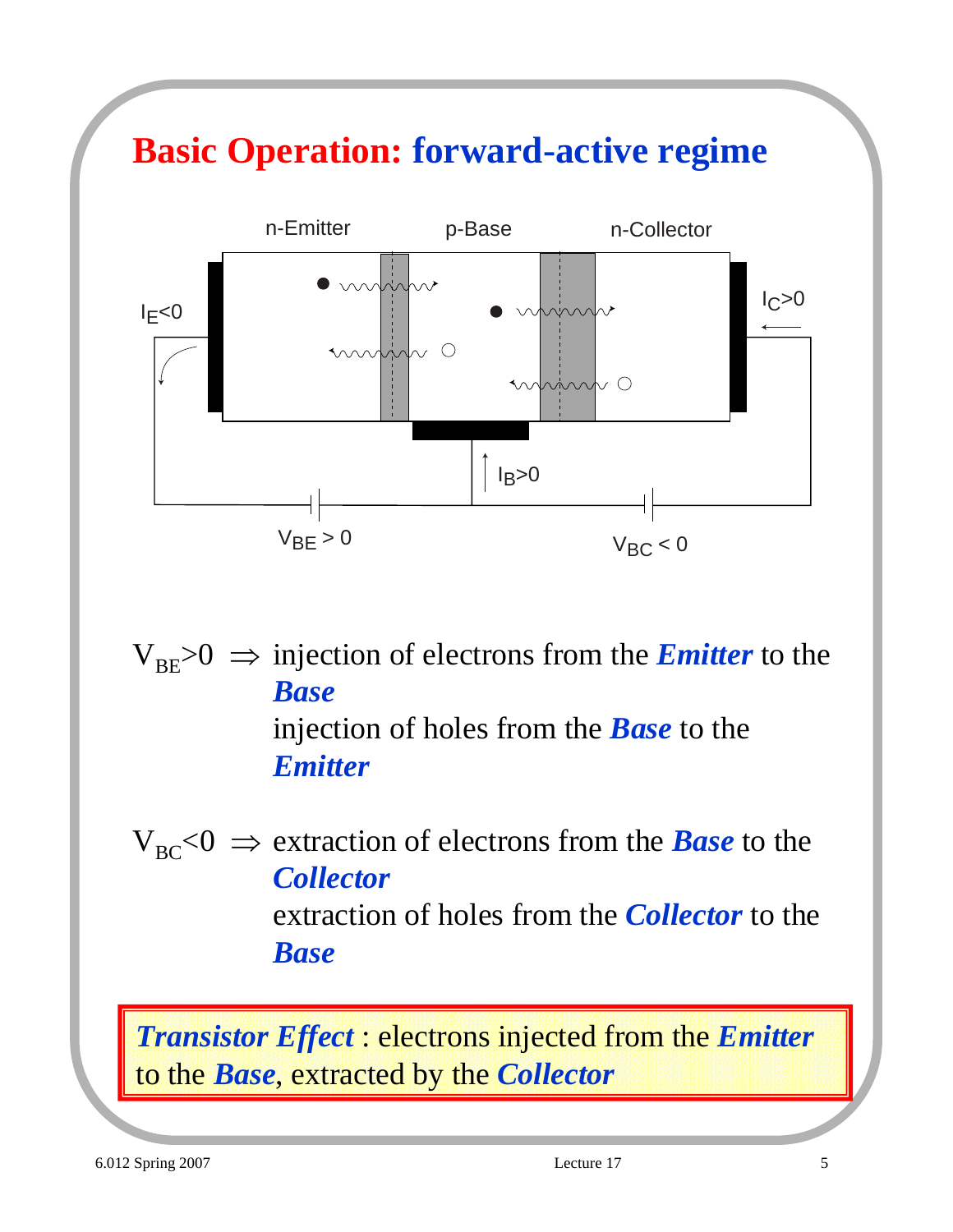# **Basic Operation: forward-active regime**

#### • **Carrier profiles in thermal equilibrium:**



#### • **Carrier profiles in forward-active regime:**

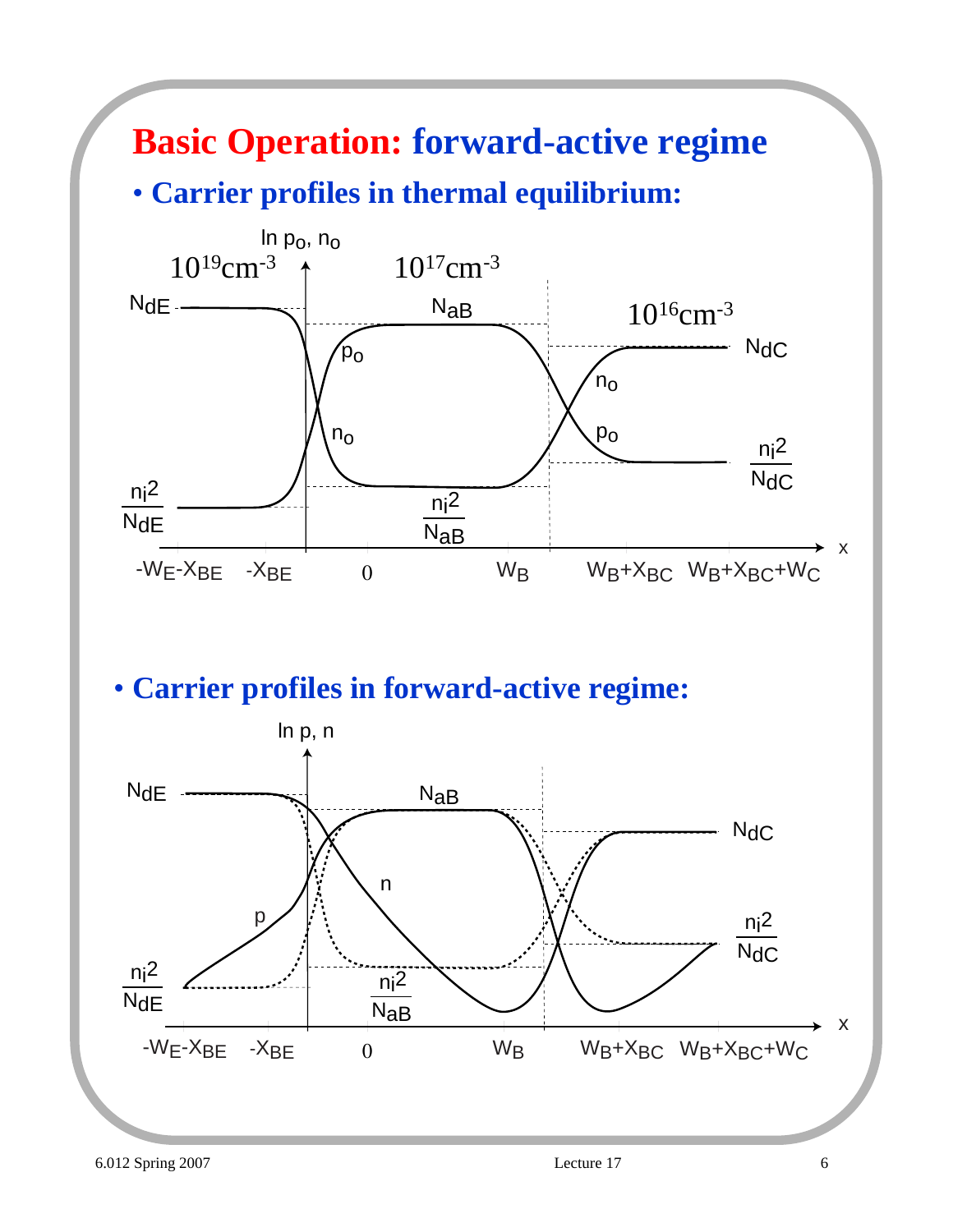### **Basic Operation: forward-active regime**

#### **Dominant current paths in forward active regime:**



- I<sub>C</sub>: electron injection from *Emitter* to *Base* and collection by *Collector*
- I<sub>B</sub>: hole injection from *Base* to *Emitter*

$$
I_E\colon\thinspace I_E=-(I_C{+}I_B)
$$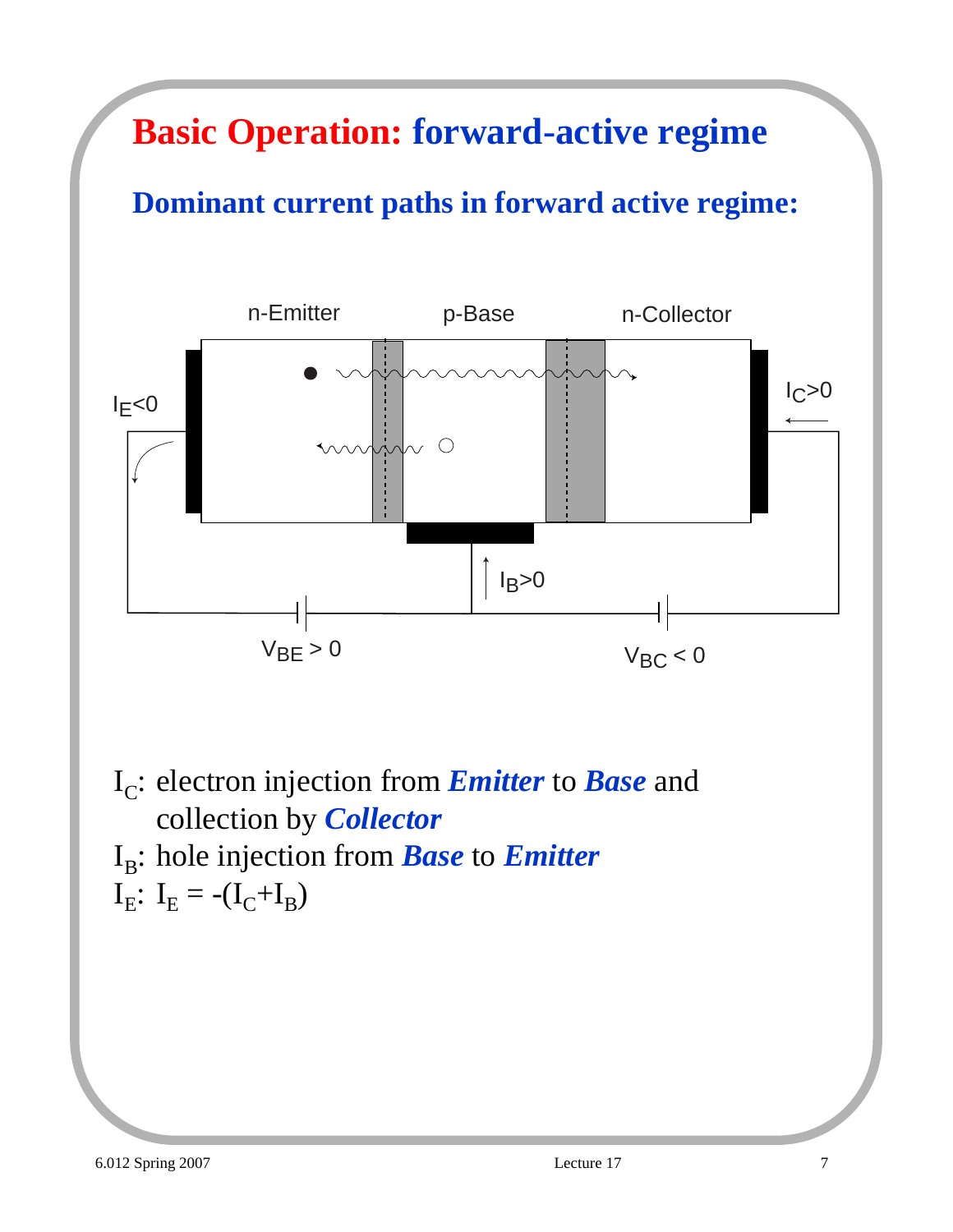## The Flux Picture - Forward Active Region

- The width of the electron flux "stream" is greater than the hole flux stream.
- The electrons are supplied by the emitter contact injected across the base-emitter SCR and diffuse across the base
- Electric field in the base-collector SCR extracts electrons into the collector.
- Holes are supplied by the base contact and diffuse across the emitter.
- The reverse injected holes recombine at the emitter ohmic contact.

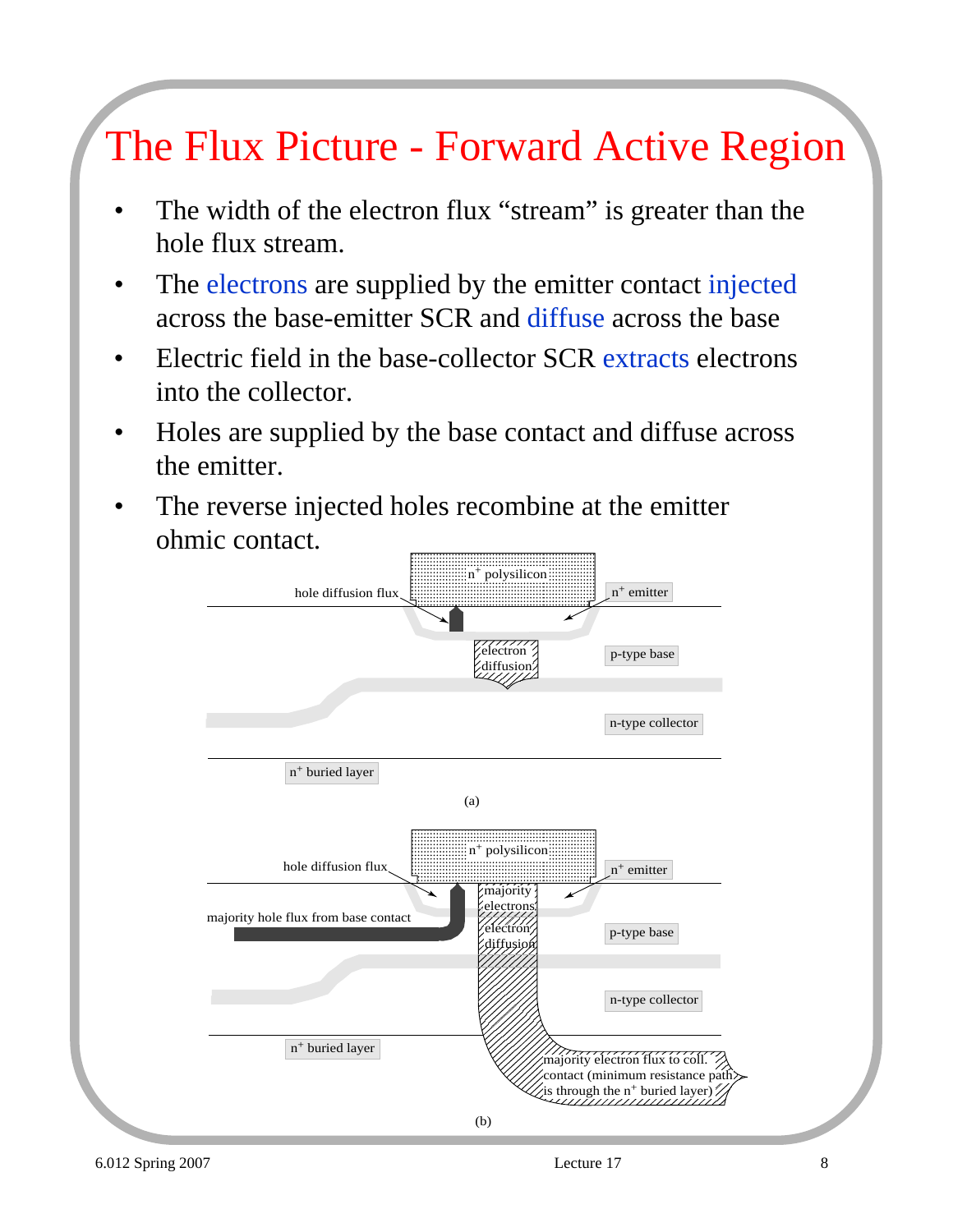**2. I-V characteristics in forward-active regime** 

*Collector current*: focus on electron diffusion in base



Boundary conditions:

$$
n_{pB}(0) = n_{pBo}e^{\begin{bmatrix}V_{BE} \\ V_{th} \end{bmatrix}}, \qquad n_{pB}(W_B) = 0
$$

Electron profile:

$$
n_{p}B(x) = n_{p}B(0) \left[ 1 - \frac{x}{W_B} \right]
$$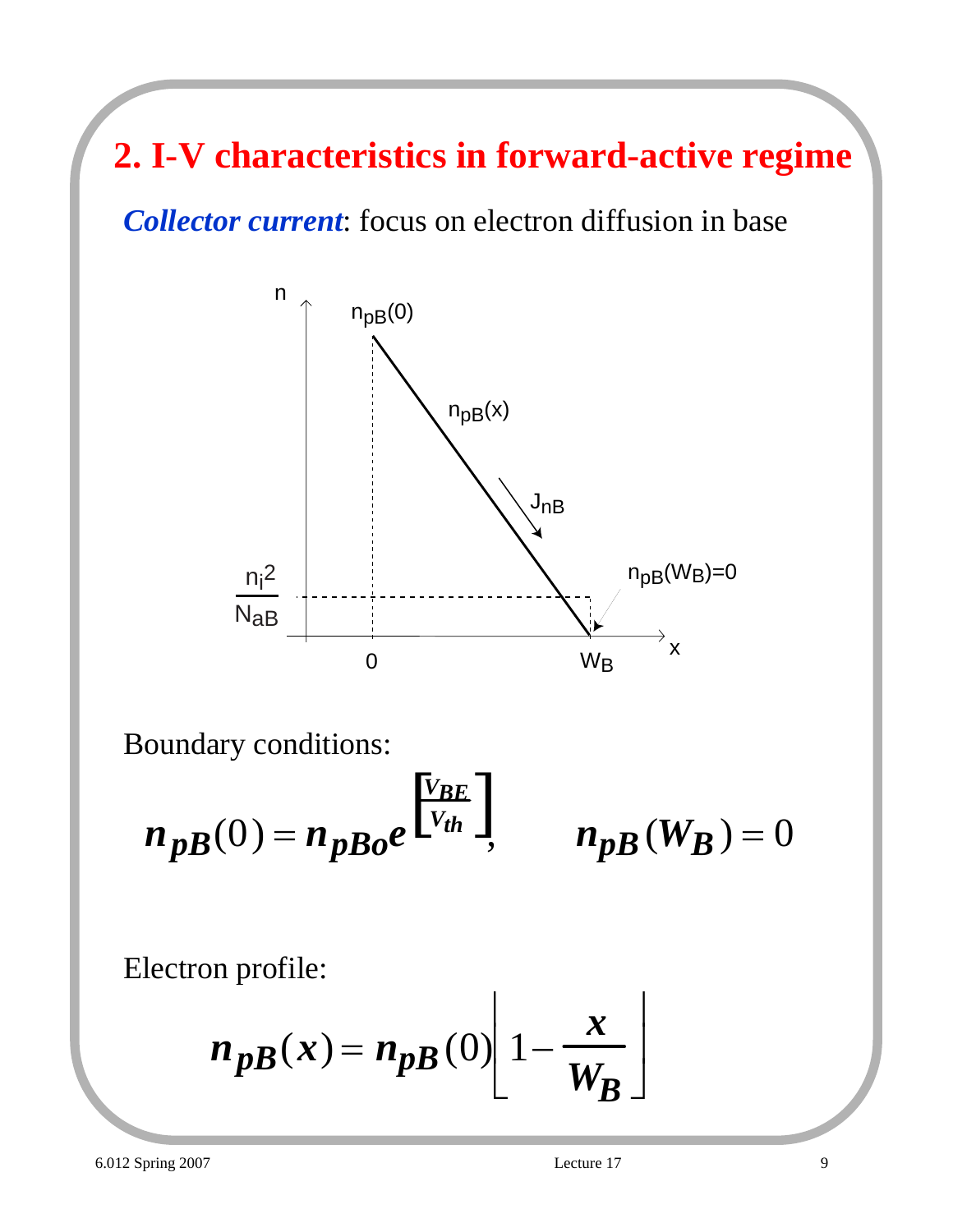**Electron current density:**

$$
J_{n} = qD_n \frac{dn_{p}}{dx} = -qD_n \frac{n_{p}}{W_B}
$$

Collector current scales with area of base-emitter junction  $A_E$ :



Collector terminal current:

$$
I_C = -J_{nB}A_E = qA_E \frac{D_n}{W_B} n_{pBo} \bullet e^{\left[\frac{V_{BE}}{V_{th}}\right]}
$$

or

$$
I_C = I_S e^{\frac{V_{BE}}{V_{th}}}.
$$

$$
I_S \equiv transition~current
$$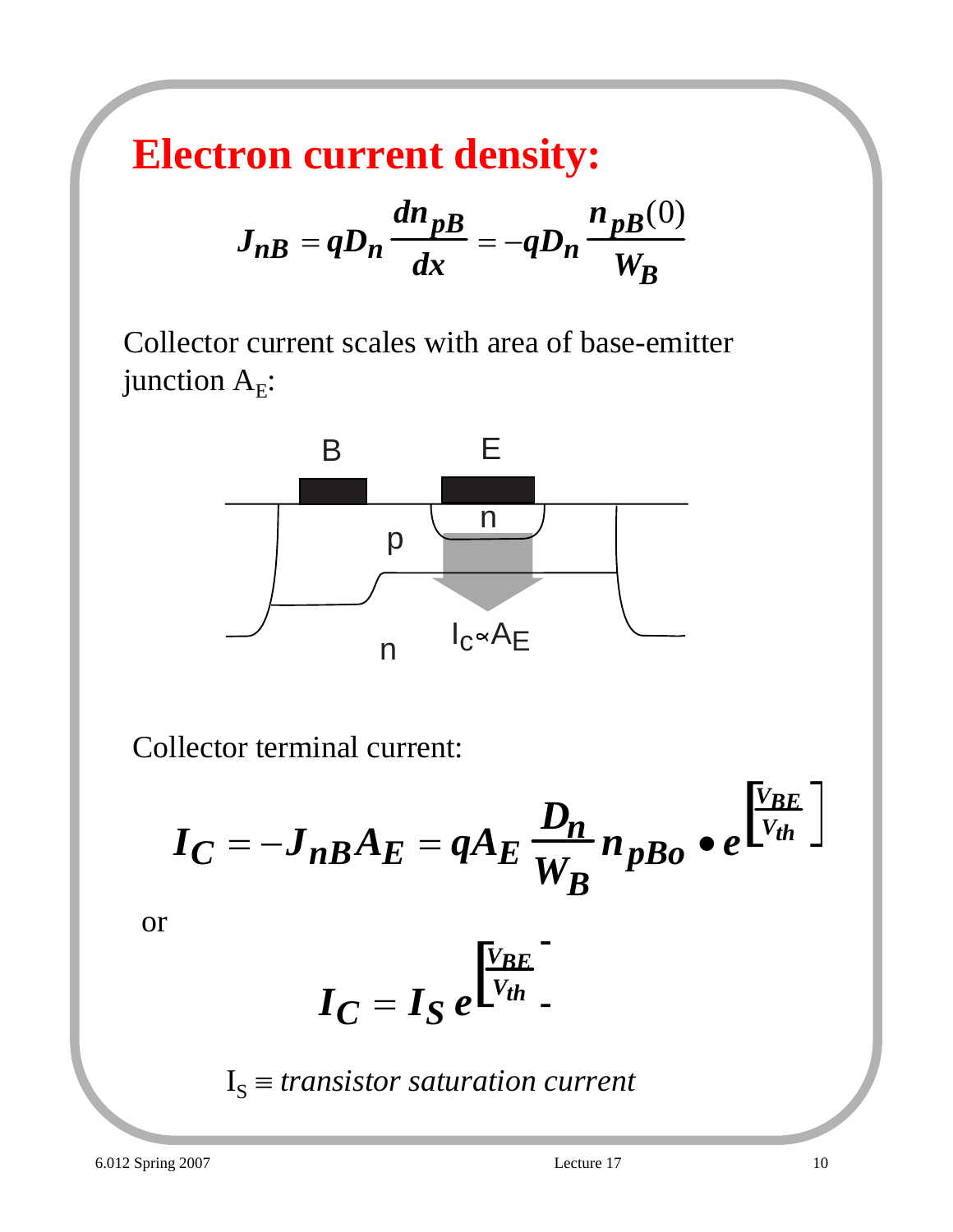*Base current*: focus on hole injection and recombination at emitter contact.



Boundary conditions:

$$
p_{nE}(-x_{BE}) = p_{nEo}e^{\begin{bmatrix}V_{BE}\\V_{th}\end{bmatrix}}, \qquad p_{nE}(-W_E - x_{BE}) = p_{nEo}
$$

Hole profile:

$$
p_{nE}(x) = [p_{nE}(-x_{BE}) - p_{nEo}] \bullet \left(1 + \frac{x + x_{BE}}{W_E}\right) + p_{nEo}
$$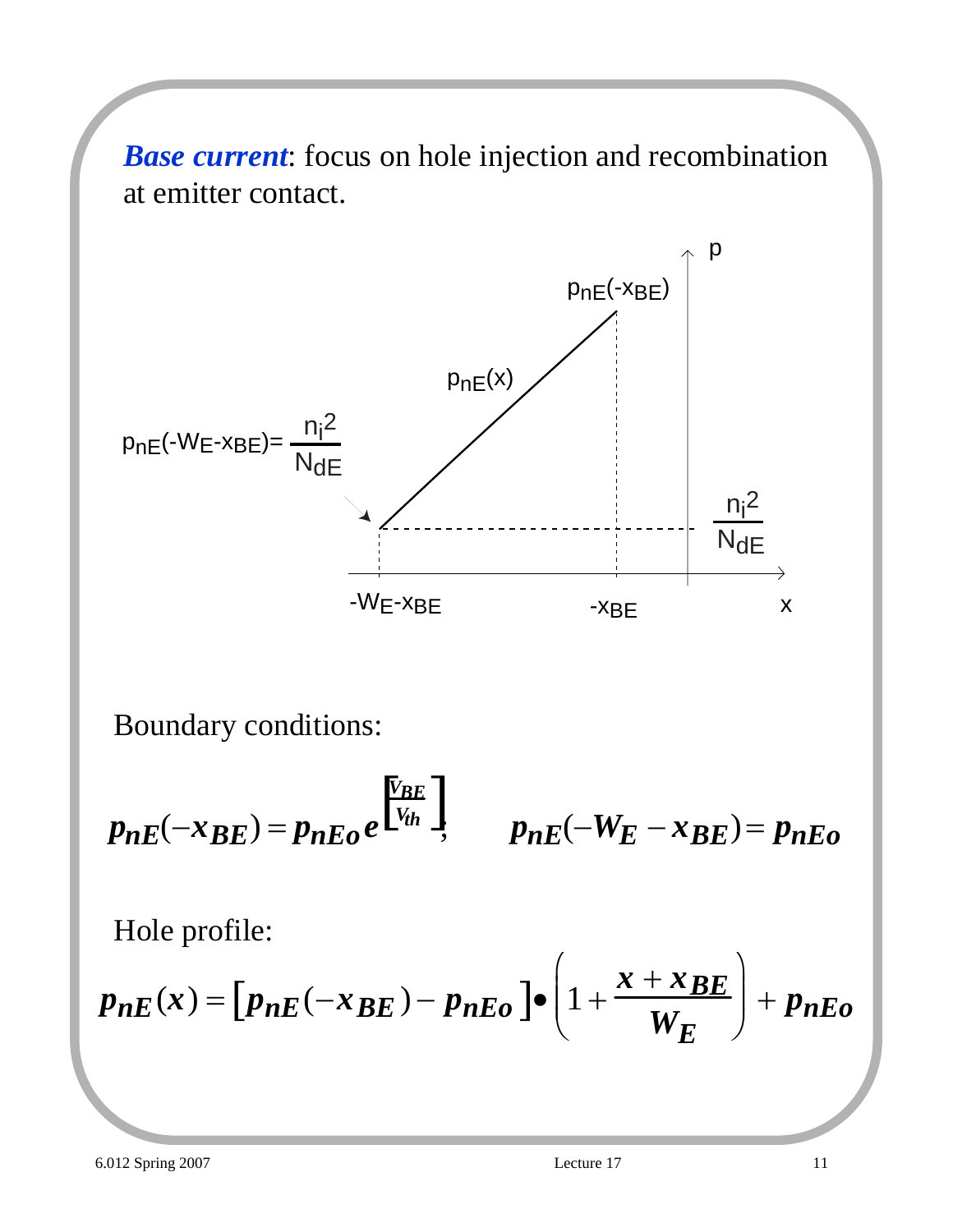## **Hole current density:**

$$
J_{pE} = -qD_p \frac{dp_{nE}}{dx} = -qD_p \frac{p_{nE}(-x_{BE}) - p_{nEo}}{W_E}
$$

Base current scales with area of base-emitter junction  $A_E$ :



Base terminal current:  
\n
$$
I_B = -J_{pE} A_E = qA_E \frac{D_p}{W_E} p_{nEo} \bullet \left( e^{\frac{V_{BE}}{V_{th}}} - 1 \right)
$$

$$
I_B \approx q A_E \frac{D_p}{W_E} p_{nEo} \bullet e^{\frac{V_{BE}}{V_{th}}}.
$$

*Emitter current*:  $-(I_B + I_C)$ 

$$
I_E = -\left[\left(qA_E \frac{D_p}{W_E} p_{nEo}\right) + \left(qA_E \frac{D_n}{W_B} n_{pBo}\right)\right] \bullet e^{\frac{V_{BE}}{V_{th}}}
$$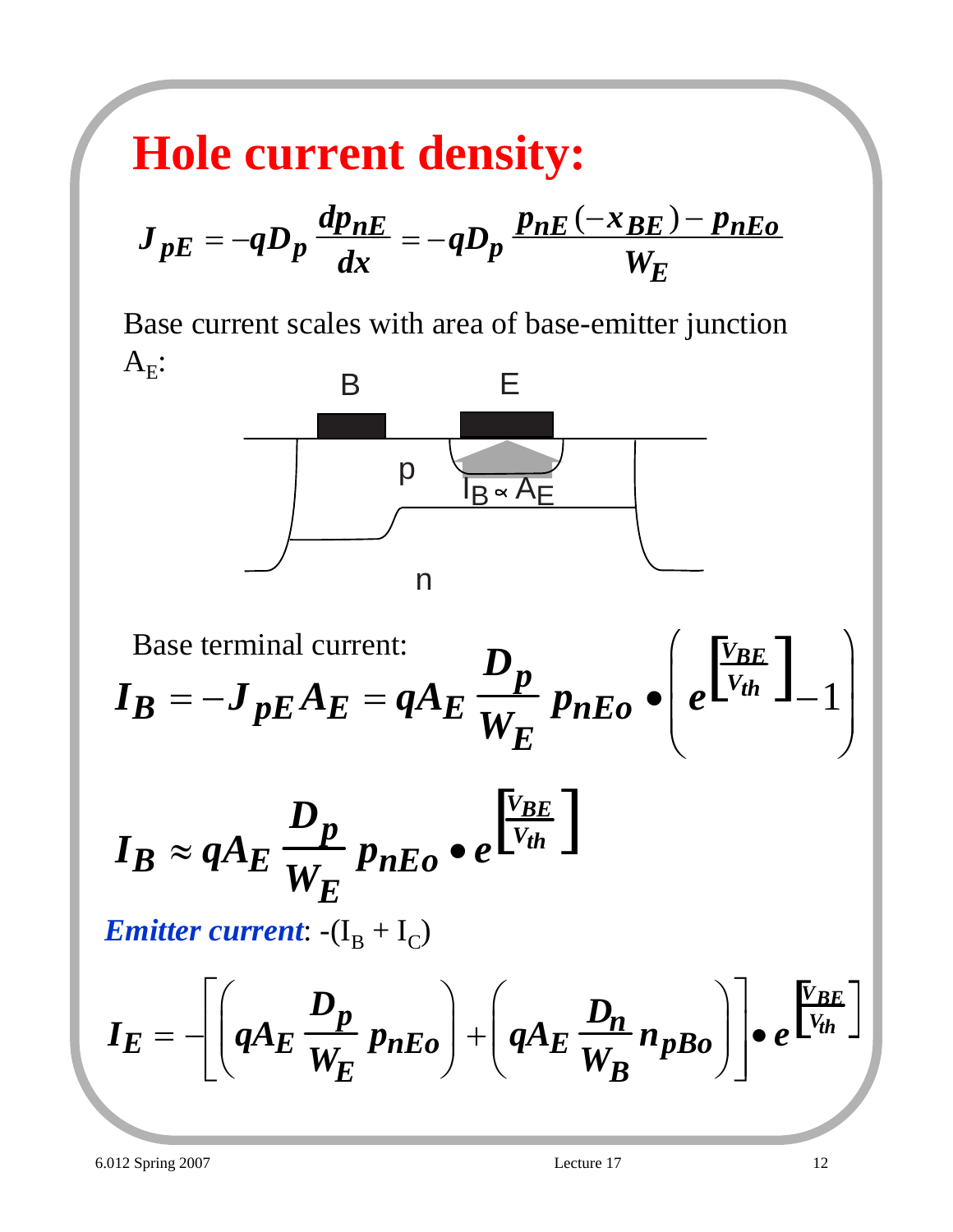**Forward Active Region: Current gain**

$$
\alpha_F = \frac{I_C}{|I_E|} = \frac{1}{1 + \frac{N_{aB}D_p W_B}{N_{dE}D_n W_E}}
$$

Want  $\alpha_F$  close to unity---> typically  $\alpha_F = 0.99$ 

$$
I_B = -I_E - I_C = \frac{I_C}{\alpha_F} - I_C = I_C \left(\frac{1 - \alpha_F}{\alpha_F}\right)
$$

$$
\beta_F = \frac{I_C}{I_B} = \left(\frac{\alpha_F}{1 - \alpha_F}\right)
$$

$$
\beta_F = \frac{I_C}{I_B} = \frac{n_{pBo} \cdot \frac{D_n}{W_B}}{p_{nEo} \cdot \frac{D_p}{W_E}} = \frac{N_{dE} D_n W_E}{N_{aB} D_p W_B}
$$

To maximize  $\beta_F$ :

$$
\bullet \qquad N_{\text{dE}} >> N_{\text{aB}}
$$

• 
$$
W_E \gg W_B
$$

want npn, rather than pnp design because  $D_n > D_p$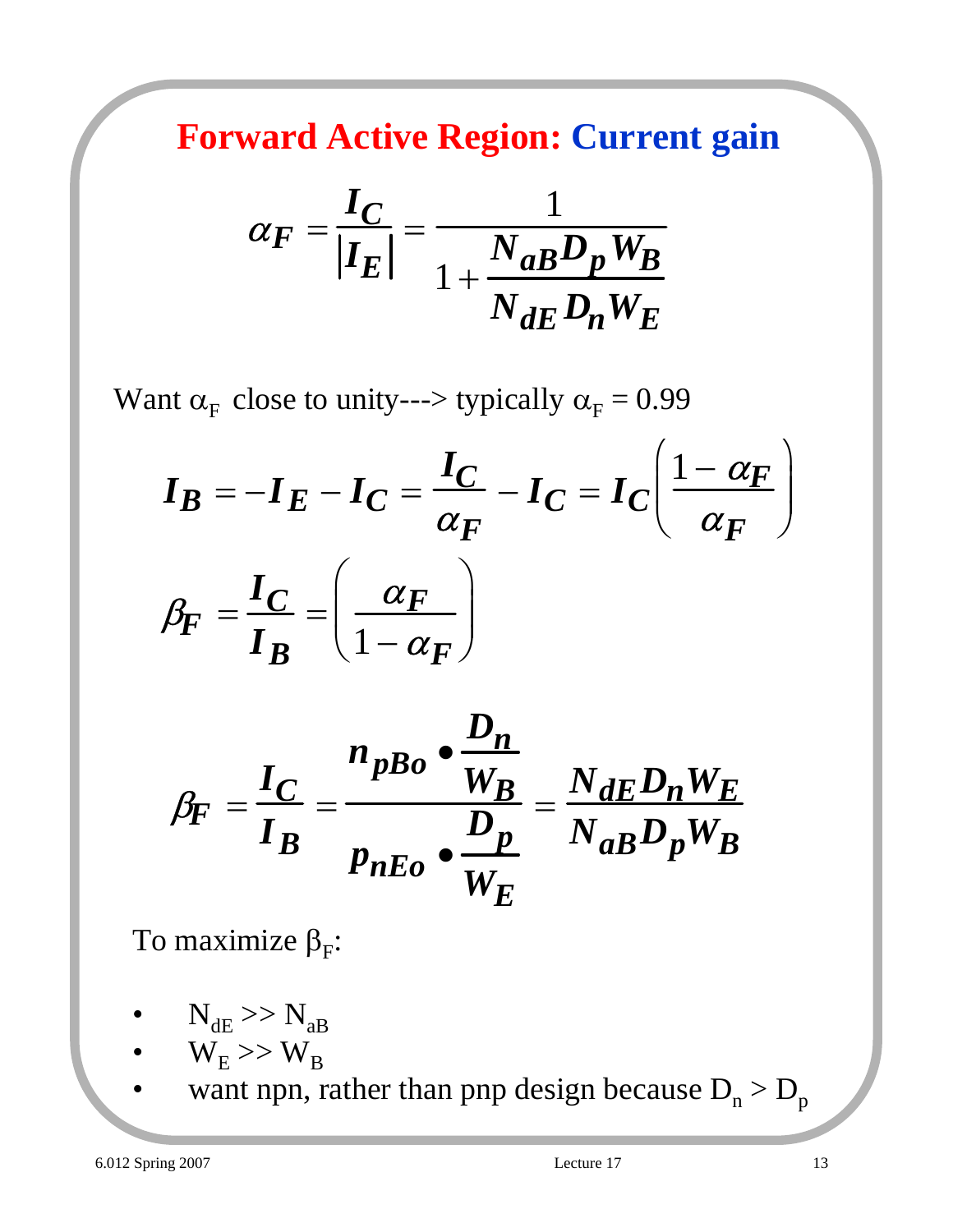# **Plot of**  $\log I_C$  **and**  $\log I_B$ vs  $V_{BE}$

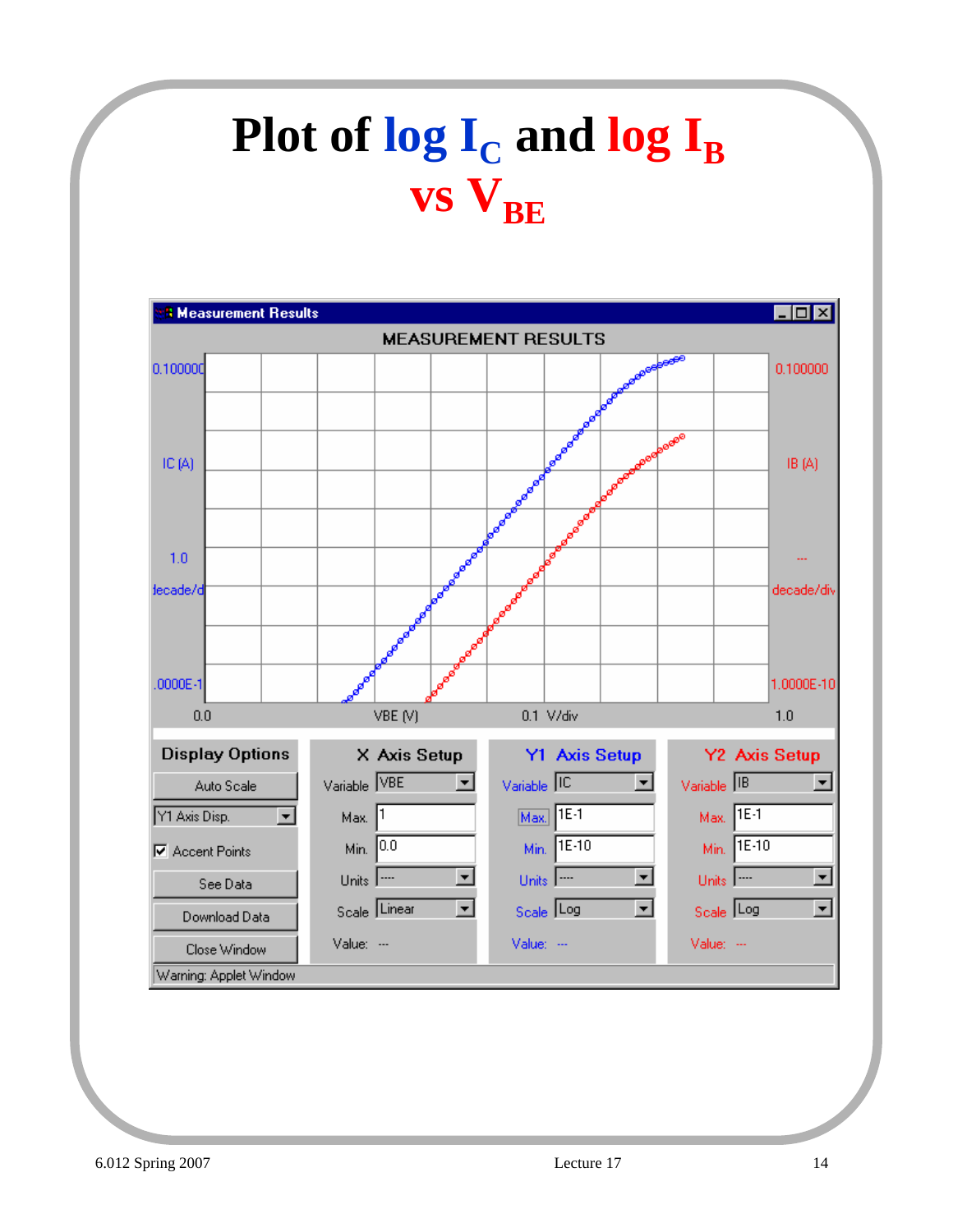#### **Common-Emitter Output Characteristics**